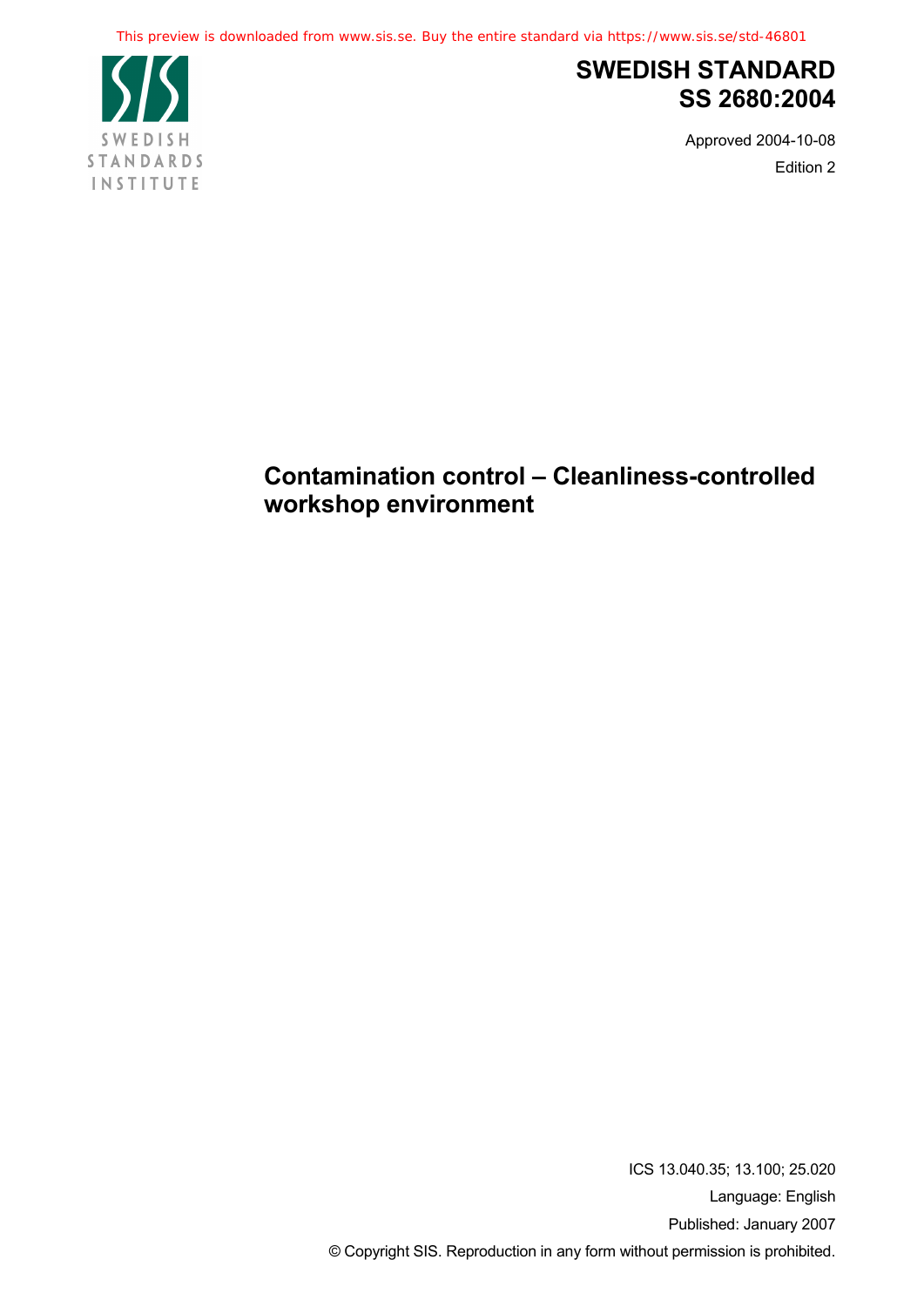This Swedish Standard was 2004-10-08 approved and published as SS 2680:2004 in Swedish. This document contains an English language version of SS 2680:2004. The two versions are valid in parallel.

This standard supersedes the Swedish Standard SS 2680, edition 1

Upplysningar om **sakinnehållet** i standarden lämnas av SIS, Swedish Standards Institute, telefon 08 - 555 520 00.

Standarder kan beställas hos SIS Förlag AB som även lämnar **allmänna upplysningar** om svensk och utländsk standard. *Postadress*: SIS Förlag AB, 118 80 STOCKHOLM *Telefon*: 08 - 555 523 10. *Telefax*: 08 - 555 523 11 *E-post*: sis.sales@sis.se. *Internet*: www.sis.se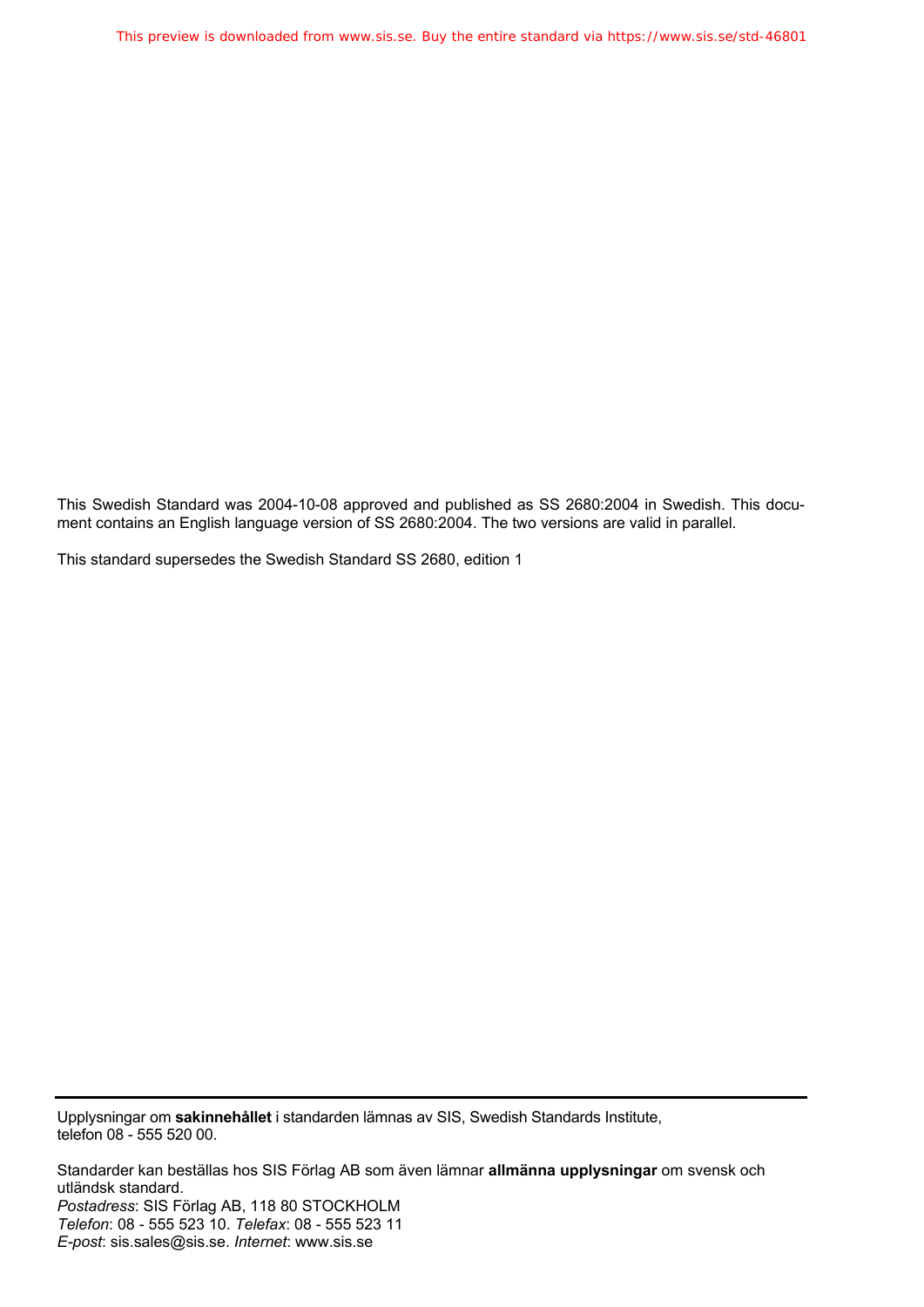# **Contents**

| 1                                                                                         |                                                                                                |  |  |  |
|-------------------------------------------------------------------------------------------|------------------------------------------------------------------------------------------------|--|--|--|
| 2                                                                                         |                                                                                                |  |  |  |
| 3                                                                                         |                                                                                                |  |  |  |
| 4<br>4.1                                                                                  |                                                                                                |  |  |  |
| 4.2                                                                                       |                                                                                                |  |  |  |
| 4.2.1                                                                                     |                                                                                                |  |  |  |
| 4.2.2                                                                                     |                                                                                                |  |  |  |
| 4.2.3                                                                                     |                                                                                                |  |  |  |
| 4.2.4                                                                                     |                                                                                                |  |  |  |
| 4.2.5                                                                                     |                                                                                                |  |  |  |
| 4.3                                                                                       | Recommendations for the classification of controlled rooms/zones and cleanrooms/clean zones 12 |  |  |  |
| 4.4                                                                                       |                                                                                                |  |  |  |
| 4.5                                                                                       |                                                                                                |  |  |  |
| 4.5.1                                                                                     |                                                                                                |  |  |  |
| 4.5.2                                                                                     |                                                                                                |  |  |  |
| 4.5.3                                                                                     |                                                                                                |  |  |  |
| 4.6<br>4.6.1                                                                              |                                                                                                |  |  |  |
| 4.6.2                                                                                     |                                                                                                |  |  |  |
| 4.6.3                                                                                     |                                                                                                |  |  |  |
| 4.7                                                                                       |                                                                                                |  |  |  |
| 4.7.1                                                                                     |                                                                                                |  |  |  |
| 4.7.2                                                                                     |                                                                                                |  |  |  |
| 4.7.3                                                                                     |                                                                                                |  |  |  |
| 4.7.4                                                                                     |                                                                                                |  |  |  |
| 4.7.5                                                                                     |                                                                                                |  |  |  |
| Annex A (informative) Principal relationship between cleanliness class, particle size and |                                                                                                |  |  |  |
|                                                                                           |                                                                                                |  |  |  |
|                                                                                           | Annex B (informative) Check list for the design of cleanliness-classified rooms/zones  24      |  |  |  |
| Annex C (informative) Recommended cleaning programe for cleanliness classes 10 - 7  27    |                                                                                                |  |  |  |
|                                                                                           |                                                                                                |  |  |  |
|                                                                                           |                                                                                                |  |  |  |
|                                                                                           |                                                                                                |  |  |  |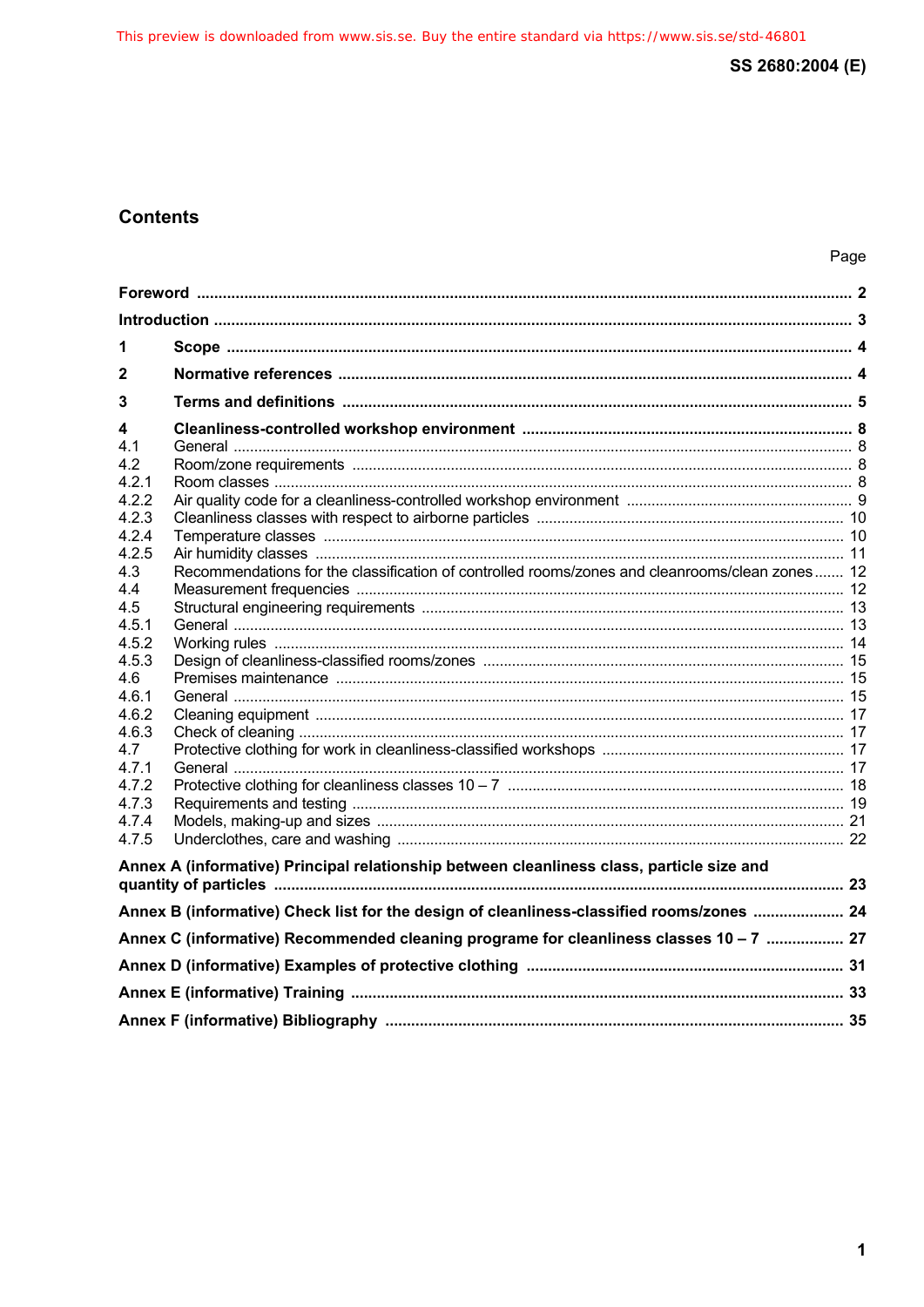# **Foreword**

This issue replaces the first issue of the standard, which was confirmed in 1995. The main difference from edition 1 is that the reference to the current ISO work has been changed after the publication of SS-EN ISO 14644-1, SS-EN ISO 14644-2 and SS-EN ISO 14644-4.

In this standard, the requirements from the standards in the SS-EN ISO 14644 series - Cleanrooms and associated controlled environments have been specified in one standard. It also gives concrete examples on the applications within the field, e.g. clothing for work in cleanrooms and tables with comparisons to other foreign national standards.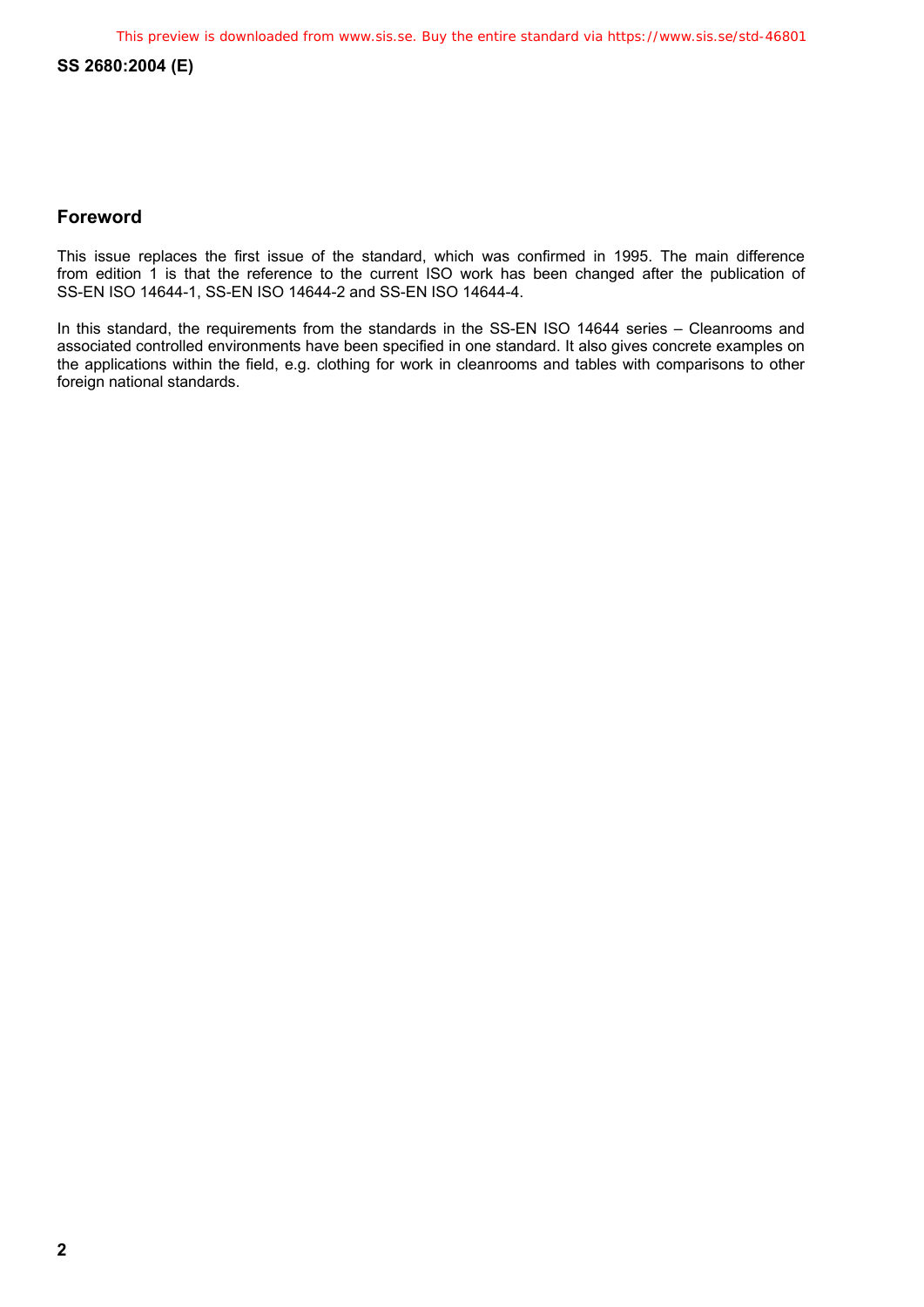# **Introduction**

Cleanliness-controlled workshop environment has been developed during the last 50 years, starting in the USA. At an early stage, the miniaturization of components demanded a clean environment and increased requirements on reliability and service life. The requirements first came from the precision-engineering production and service (miniature ball bearings, gyro, etc.) for aeroplanes, optics and space research in the first place. At the same time, the cleanroom environment within the pharmaceuticals industry was developed and, at a later stage, the semi-conductor industry developed a very advanced cleanliness-controlled environment.

In order to achieve a cleanliness-controlled workshop environment, premises of appropriate design are required which are easy to keep clean and have a supply of filtered air. The personnel shall wear clothes which do not give off harmful dust and which prevent damage to products by the normal shedding of flakes of skin and hair, etc.

A basic consideration is for the personnel to receive training in contamination control and for their skills to be maintained, if the material resources are to produce good results

As far as the properties of the room/zone air are concerned, this standard is based on the classification applied by the Swedish defence industry since the 1960s with respect to air temperature, air humidity, air filter, air overpressure/underpressure and air exchanges.

For airborne particles in rooms/zones, there are both international and national room classes in use since the 1960s. Generally, Federal Standard 209 (USA) from 1963 has been used as a basis. However, this standard has been withdrawn in connection with the publication of ISO 14644-1 and ISO 14644-2. In Sweden, FMV (the Defence Material Administration) drew up standards at an early stage. ISO is currently preparing standards on room layout and inspection.

Concerning requirements on the building from a contamination-control point of view, there are general rules in Europe within the pharmaceutical field, EC GMP (European Community – Good Manufacturing Practice). To a certain extent, these rules can be applied. In this standard, documentation from FMV (the Defence Material Administration) has principally been used.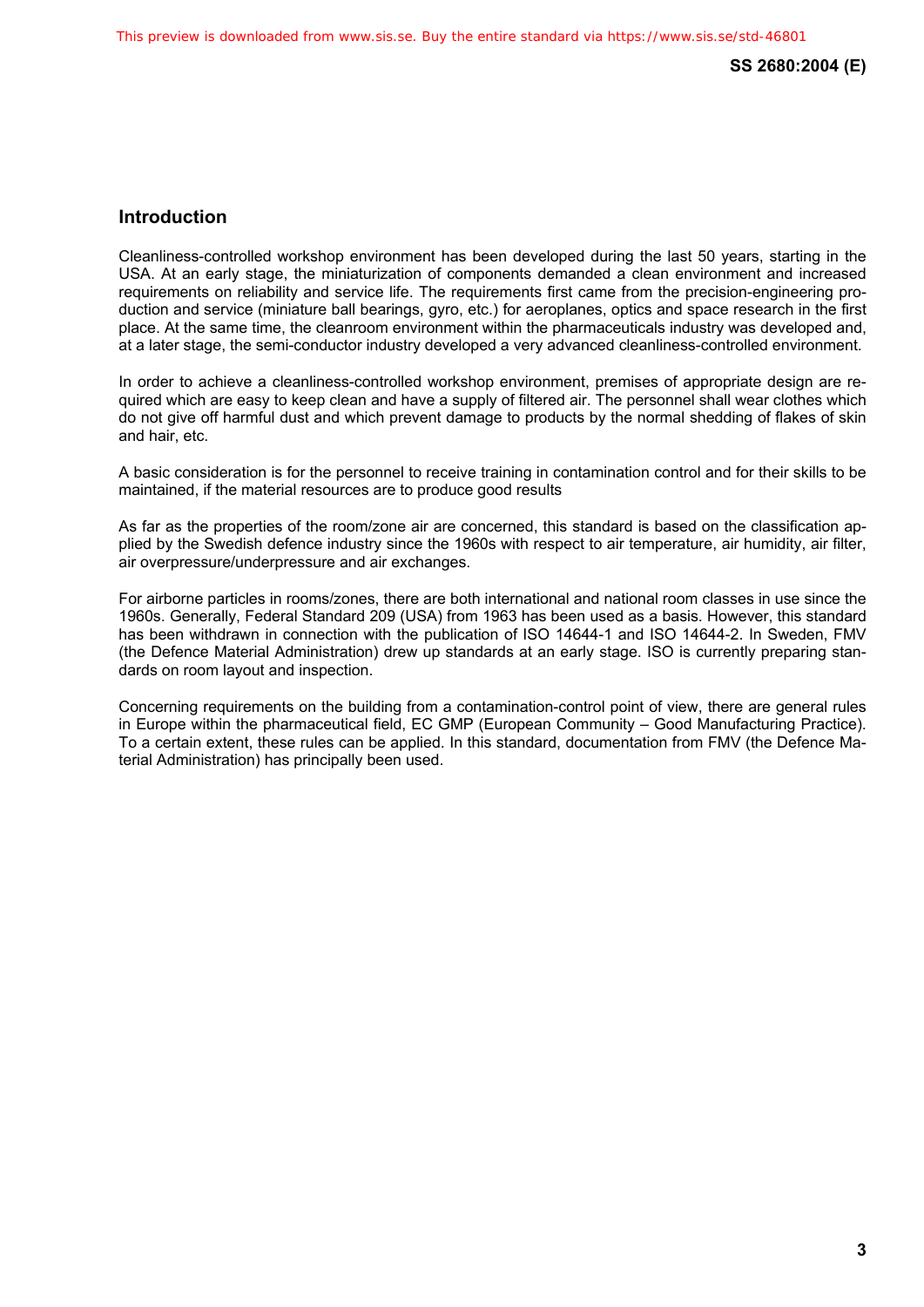# **1 Scope**

This standard specifies requirements for achieving a cleanliness-controlled workshop environment for various kinds of production and service: for example the production, assembly and maintenance of hydraulic components, precision engineering, electronics, optics, when bonding, painting, etc.

The standard specifies:

- the requirements for cleanliness classes 10, 9, 8,5, 8 and 7 in the form of particle content/particle size in air, air temperature and humidity;
- how to plan, design and build rooms/zones with defined cleanliness requirements. Special emphasis is placed on those requirements which must be established between the purchaser/constructor and the seller/contractor in order to reduce later faults in production;
- various forms of premises maintenance and how it is performed to maintain the intended cleanliness class;
- various types of protective clothing for different cleanliness classes, including underclothes, specifications and the washing and care of protective clothing;
- how to carry out training for personnel who work in a cleanliness-controlled workshop environment.

The conception "cleanroom" is complex, and a number of designations and definitions are internationally used. A "cleanroom" may have a highly variable level of cleanliness, which may include the whole room or parts of the room, so-called zones. The room can also be combined with clean-air zones.

Depending on the context, different expressions may be applicable. The following concepts have been used in this standard (see also clause 3 Terminology):

- cleanrooms or clean rooms/zones (the shortest general designation)
- controlled rooms/zones (as above, but designates a considerably lower cleanliness level)
- cleanliness-controlled area/cleanliness-controlled space (a part of the room is mainly referred to)
- classified space (other factors than cleanliness, e.g. air humidity, are of great importance)
- cleanliness-controlled environment (a number of different environmental factors are relevant).

# **2 Normative references**

The following referenced documents are indispensable for the application of this document. For dated references, only the edition cited applies. For undated references, the latest edition of the referenced document (including any amendments) applies.

SS-EN 779, *Particulate air filters for general ventilation – Determination of the filtration performance* 

SS-EN 1822-1, *High efficiency air filters (HEPA and ULPA) – Part 1: Classification, performance testing, marking* 

SS-ISO 8573-1, *Compressed air – Part 1: Contaminants and purity classes*

SS-EN ISO 9237, *Textiles – Determination of permeability of fabrics to air (ISO 9237:1995)*

SS-EN ISO 14644-1, *Cleanrooms and associated controlled environments – Part 1: Classification of airborn particulates (ISO 14644-1:1999)*

SS-EN ISO 14644-2, *Cleanrooms and associated controlled environments – Part 2: Specifications for testing and monitoring to prove continued compliance with ISO 14644-1 (ISO 14644-2:2000)*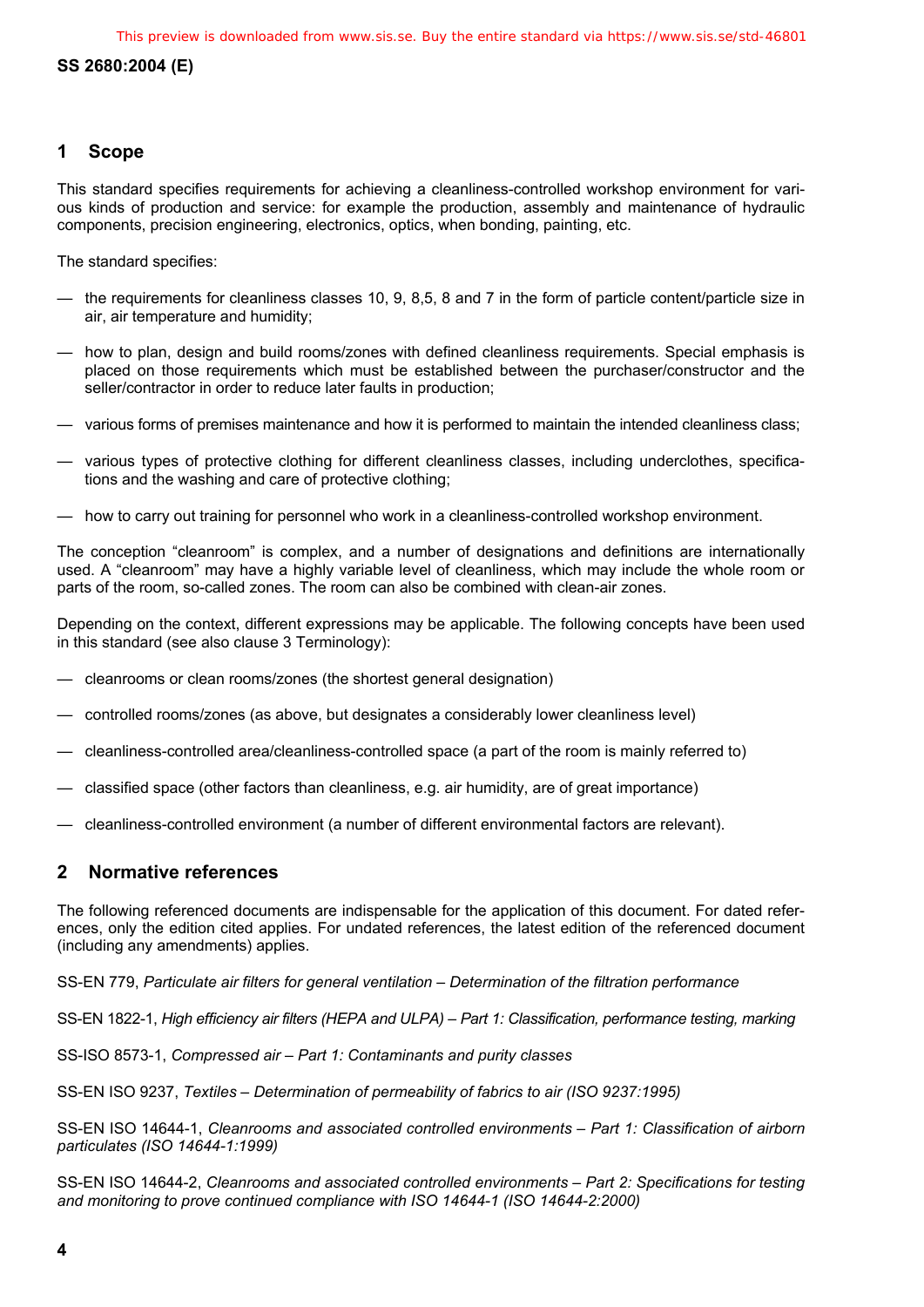SS-EN ISO 14644-4, *Cleanrooms and associated controlled environments – Part 4: Design, construction and start-up (ISO 14644-4:2001)*

IEST-RP-CC-003.2, *Garment system considerations for cleanrooms and controlled environments*

# **3 Terms and definitions**

For the purpose of this standard, the following definitions apply.

# **3.1**

# **operating condition**

(in this context) three conditions for cleanrooms/clean zones:

- finished cleanroom/clean zone without equipment (as-built)
- finished cleanroom/clean zone with all equipment, but without production (at-rest)
- finished cleanroom/clean zone with all equipment, and with production in progress (in-operation)

# **3.2**

**filter class**  classification of filters

NOTE Classification of filters in accordance with SS-EN 779 or EUROVENT 4/5 (including basic and fine filters). SS-EN 1822-1 for HEPA filters and micro filters.

### **3.3**

### **humidity class**

classification of humidity within specified limits

### **3.4**

#### **damp mopping**

wiping with the use of a damped mop (usually wiper)

NOTE A damped mop is a dry mop sprayed with liquid/water, while a wrought out mop has been immersed in liquid/water and then wrought out.

### **3.5**

### **damp swabbing**

wiping with the use of a damp swab

NOTE The swab is usually made of cotton threads, fibres or strips).

### **3.6**

### **contaminant**

material or physical factors that obstruct or prevent the achievement of the specified function or service life of a system and its medium

# **3.7**

# **HEPA filter**

filter with a  $\geq$  99,97 % degree of separation of particles  $\geq$  0,3 µm

NOTE HEPA stands for High Efficiency Particulate Air.

### **3.8**

### **classified area**

see "cleanliness-controlled area", "cleanliness-controlled space"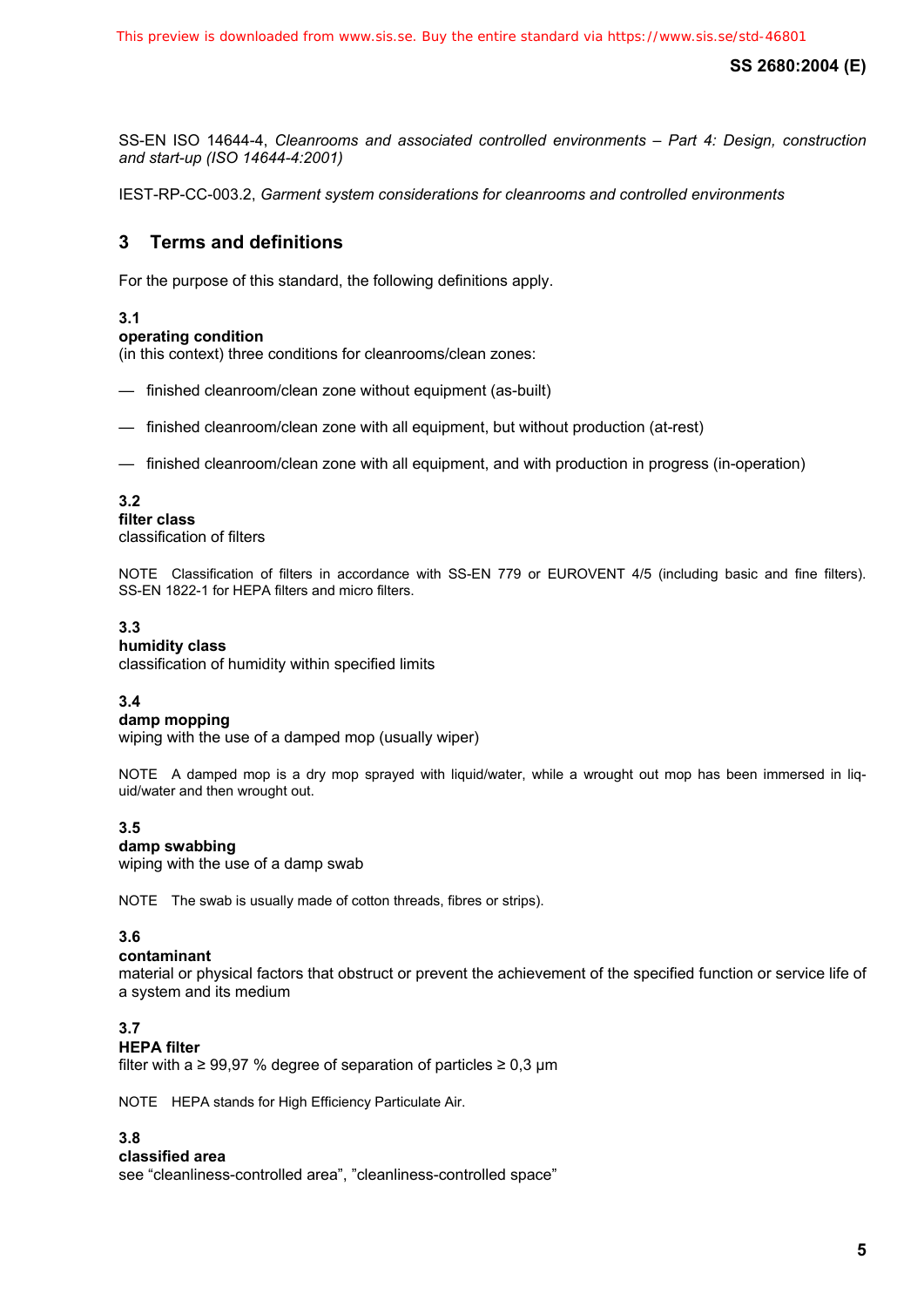### **3.9**

### **inspection method**

method for determining the level of air cleanliness and surface cleanliness, temperature, humidity, noise, etc

# **3.10**

# **LAF bench**

workbench with a horizontal or vertical airflow, which flows in a parallel pattern and with a uniform velocity

NOTE The airflow is usually  $0.4 \pm 0.1$  m/s.

### **3.11**

#### **air shower**

device for cleaning people and goods using filtered air flow

NOTE 1 Air showers are positioned direct adjacent to the entrance to and exit from a cleanliness-controlled zone/cleanliness-controlled space.

NOTE 2 See also "air lock".

#### **3.12**

#### **membrane filter**

thin filter with a defined pore size

#### **3.13**

#### **particle size**

(at optical reading) the greatest linear extension of a particle

(when measured with an SPC instrument, "single-particle counting light-scattering instrument") stated as the diameter of a sphere with an optically equivalent response (size, form, light reflection, etc.) compared with the measured particle

NOTE The definition of particle size depends on the method of measurement.

### **3.14**

#### **clean zone**

delimited area where the concentration of airborne particles are checked (verified) against specified tolerances

NOTE 1 A clean zone may be in an LAF bench or an area under an LAF ceiling.

NOTE 2 UDF, (unidirectional flow ) is a more correct denomination than LAF, (laminar flow).

# **3.15**

# **cleanroom, clean room**

room in which the number of airborne particles is checked against specified tolerances.

NOTE 1 This concept is applied primarily to rooms and zones with high requirements for cleanliness, e.g. in the electronics and pharmaceutical industries.

NOTE 2 Cleanroom concerns classified rooms. Clean room concern un-classified rooms.

### **3.16**

#### **cleanliness**

characteristics of a component or system which indicate the presence of contaminants

# **3.17**

# **cleanliness-controlled area/cleanliness-controlled space**

room or zone in which the number of airborne particles is checked against specified tolerance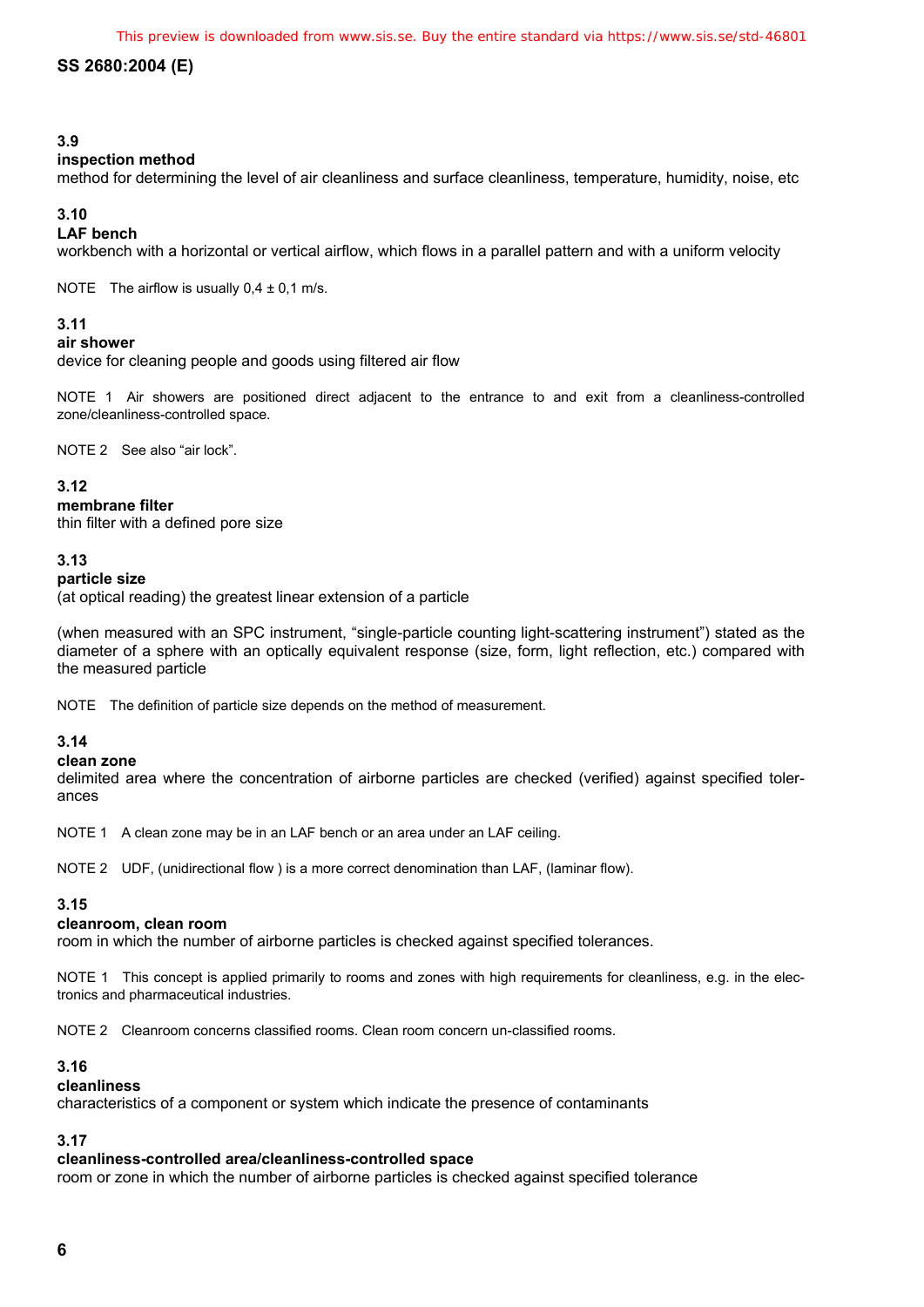# **3.18**

# **cleanliness-controlled environment**

surroundings in which quantified requirements apply to airborne particles, positive air pressure, negative air pressure, change of air, surface cleanliness, temperature, humidity, noise, vibrations and ESD (electrostatic discharges)

NOTE This standard does not specify all these requirements.

# **3.19**

#### **cleanliness class**

cleanliness level indicated for any one or combination of the room/zone classes, air treatment, structural engineering requirements, work regulations, premises maintenance and protective clothing.

NOTE 1 In this standard cleanliness class is indicated in accordance with SS-EN ISO 14 644-1.

NOTE 2 Cleanliness requirement can vary depending on the type of contaminant.

### **3.20**

# **cleanliness level**

quantified requirement as to cleanliness

# **3.21**

#### **cleanliness technique**

technique with the aim of preventing material or physical contaminants from damaging products

#### **3.22**

### **protective clothing**

clothing, the principal purpose of which is to protect the product or activity from contamination by men

# **3.23**

### **air lock**

device for separating one room from another in some specific respect, and yet permitting passage into rooms or between rooms

NOTE 1 An air lock may be intended, for example, to keep airborne particle concentration, temperature and/or air humidity separate.

NOTE 2 See also "air shower".

NOTE 3 This may be a goods air lock or a personnel air lock.

# **3.24**

# **cleaning programme**

written instructions on activities that take place in connection with premises maintenance

### **3.25**

#### **temperature class**

classification of the temperature within specified limits

### **3.26**

#### **viper**

cloth (with a woven or non-woven structure) with good absorption characteristics and a low tendency to give off fibres or fragments

## **3.27**

### **dry mopping**

wiping with a dry mop, which attracts dust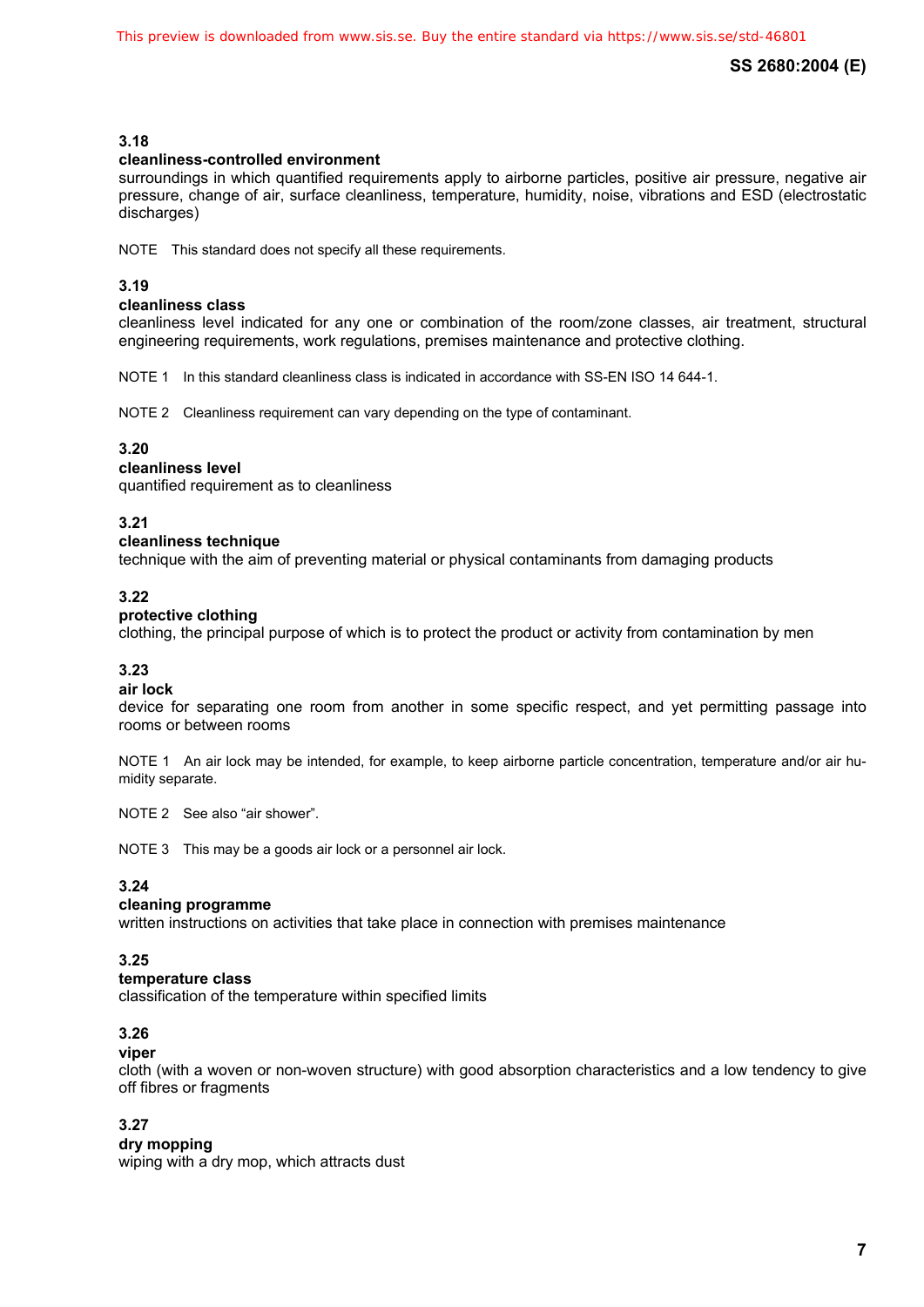# **3.28**

# **wet mopping**

wiping with a mop, which is wetted and wrung out

# **3.29**

**wet drying** 

wiping with a wiper, which is wetted and wrung out

# **3.30**

# **surface contaminant**

(in this context) particulate contaminant on a surface.

# **4 Cleanliness-controlled workshop environment**

# **4.1 General**

This standard specifies five essential elements in a cleanliness-controlled workshop environment:

- quality characteristics of the room/zone air: Air temperature and air humidity, particle content, air filter and other ventilation factors (see clauses 4.2 – 4.4 and Annex A);
- structural engineering requirements, including design (see clasue 4.5 and Annex B);
- maintenance of workshop premises (see clause 4.6 and Annex C);
- protective clothing (see clause 4.7 and Annex D);
- training (see Annex E).

In this standard the room classes have been designated in accordance with SS-EN ISO 14644-1. For comparison purposes table 1 lists these room classes together with room class designations according to other national standards.

# **4.2 Room/zone requirements**

# **4.2.1 Room classes**

Air quality is determined with respect to the particle content, temperature and relative humidity. This is expressed as a classification according to 4.2.3 - 4.2.5. Air quality can also be stated as an air quality code in accordance with 4.2.2.

Other factors that may influence the quality characteristics of the room/zone include noise, vibrations and electrostatic discharges (ESD). These factors are not classified in this standard